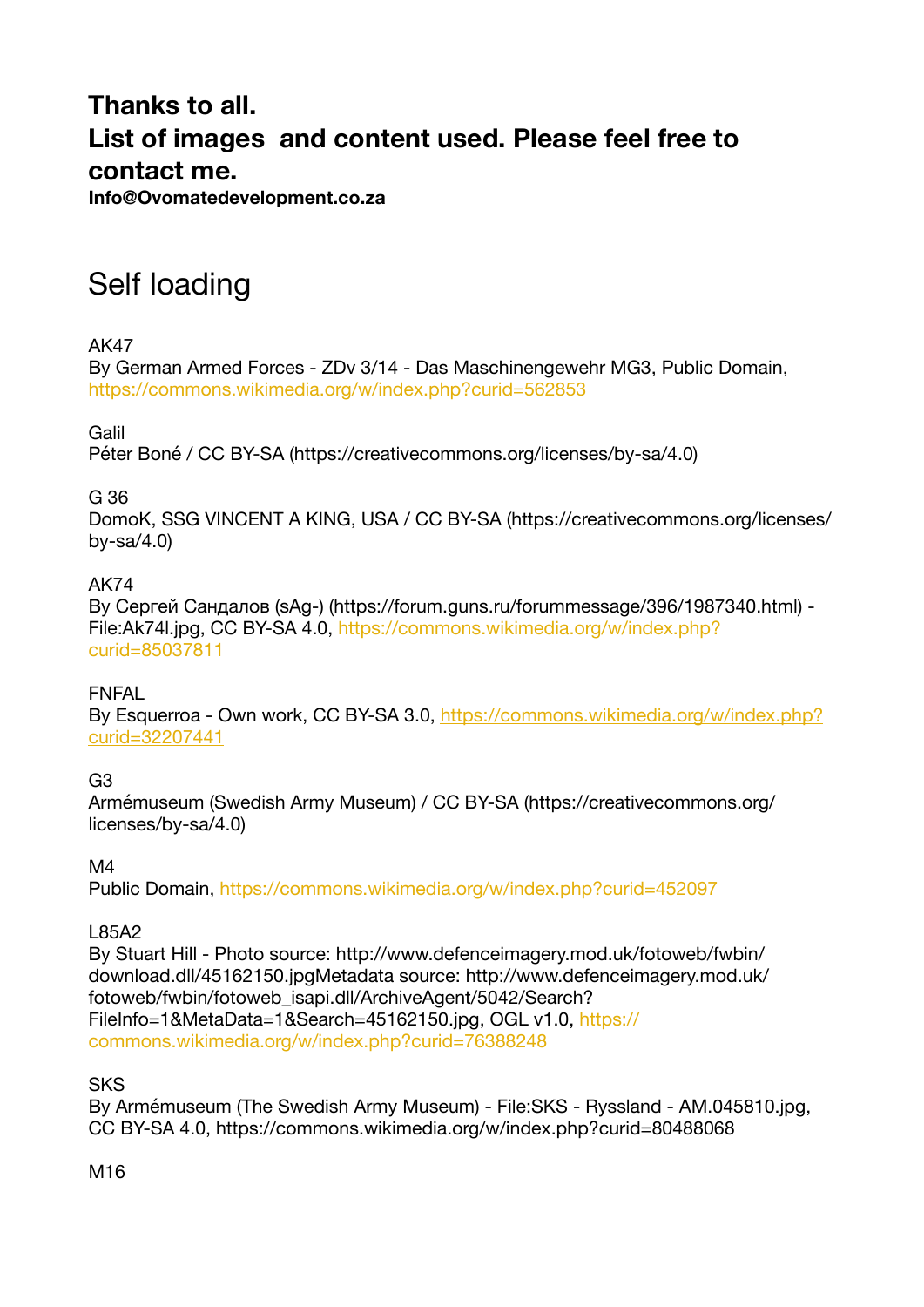By User:Dragunova - Personal photo, CC BY-SA 3.0, [https://commons.wikimedia.org/w/](https://commons.wikimedia.org/w/index.php?curid=1908077) [index.php?curid=1908077](https://commons.wikimedia.org/w/index.php?curid=1908077)

#### FAMAS

By joelogon / Joe Loong - https://www.flickr.com/photos/joelogon/460767696/, CC BY-SA 2.0,<https://commons.wikimedia.org/w/index.php?curid=7916241>

#### AK103

By Burnyburnout - Own work, CC BY-SA 3.0, [https://commons.wikimedia.org/w/](https://commons.wikimedia.org/w/index.php?curid=21355998) [index.php?curid=21355998](https://commons.wikimedia.org/w/index.php?curid=21355998)

#### FN SCAR

<https://www.fnherstal.com/en/product/fn-scar-h>

#### SIg 550

By No machine-readable author provided. Rama assumed (based on copyright claims). - No machine-readable source provided. Own work assumed (based on copyright claims)., CC BY-SA 3.0, https://commons.wikimedia.org/w/index.php?curid=257111

#### Steyr AUG A1

By Steyr Mannlicher, CC BY 2.0, [https://commons.wikimedia.org/w/index.php?](https://commons.wikimedia.org/w/index.php?curid=976675) [curid=976675](https://commons.wikimedia.org/w/index.php?curid=976675)

#### Type56

By Dhalikar - Own work, CC BY-SA 3.0, [https://commons.wikimedia.org/w/index.php?](https://commons.wikimedia.org/w/index.php?curid=25006497) [curid=25006497](https://commons.wikimedia.org/w/index.php?curid=25006497)

#### IWI Tavor TAR 21

By MathKnight - Own work, CC BY 3.0, [https://commons.wikimedia.org/w/index.php?](https://commons.wikimedia.org/w/index.php?curid=32617074) [curid=32617074](https://commons.wikimedia.org/w/index.php?curid=32617074)

#### AEK971

By Виталий Кузьмин - http://vitalykuzmin.net/, CC BY-SA 4.0, [https://](https://commons.wikimedia.org/w/index.php?curid=18260099) [commons.wikimedia.org/w/index.php?curid=18260099](https://commons.wikimedia.org/w/index.php?curid=18260099)

#### AKM

By Armémuseum (The Swedish Army Museum) - This file has been extracted from another file: AKM automatkarbin, Ryssland - 7,62x39mm - Armémuseum.jpg, Public Domain,<https://commons.wikimedia.org/w/index.php?curid=30847997>

#### M14

By Armémuseum (The Swedish Army Museum) - https://commons.wikimedia.org/wiki/ File:M14\_rifle\_-\_USA\_-\_7,62x51mm\_-\_Armémuseum.jpg, CC BY-SA 4.0, [https://](https://commons.wikimedia.org/w/index.php?curid=85178261) [commons.wikimedia.org/w/index.php?curid=85178261](https://commons.wikimedia.org/w/index.php?curid=85178261)

#### AKSU

By The original uploader was Gusbenz at English Wikipedia. - Transferred from en.wikipedia to Commons., CC BY-SA 3.0, [https://commons.wikimedia.org/w/index.php?](https://commons.wikimedia.org/w/index.php?curid=2070313) [curid=2070313](https://commons.wikimedia.org/w/index.php?curid=2070313)

#### HK 416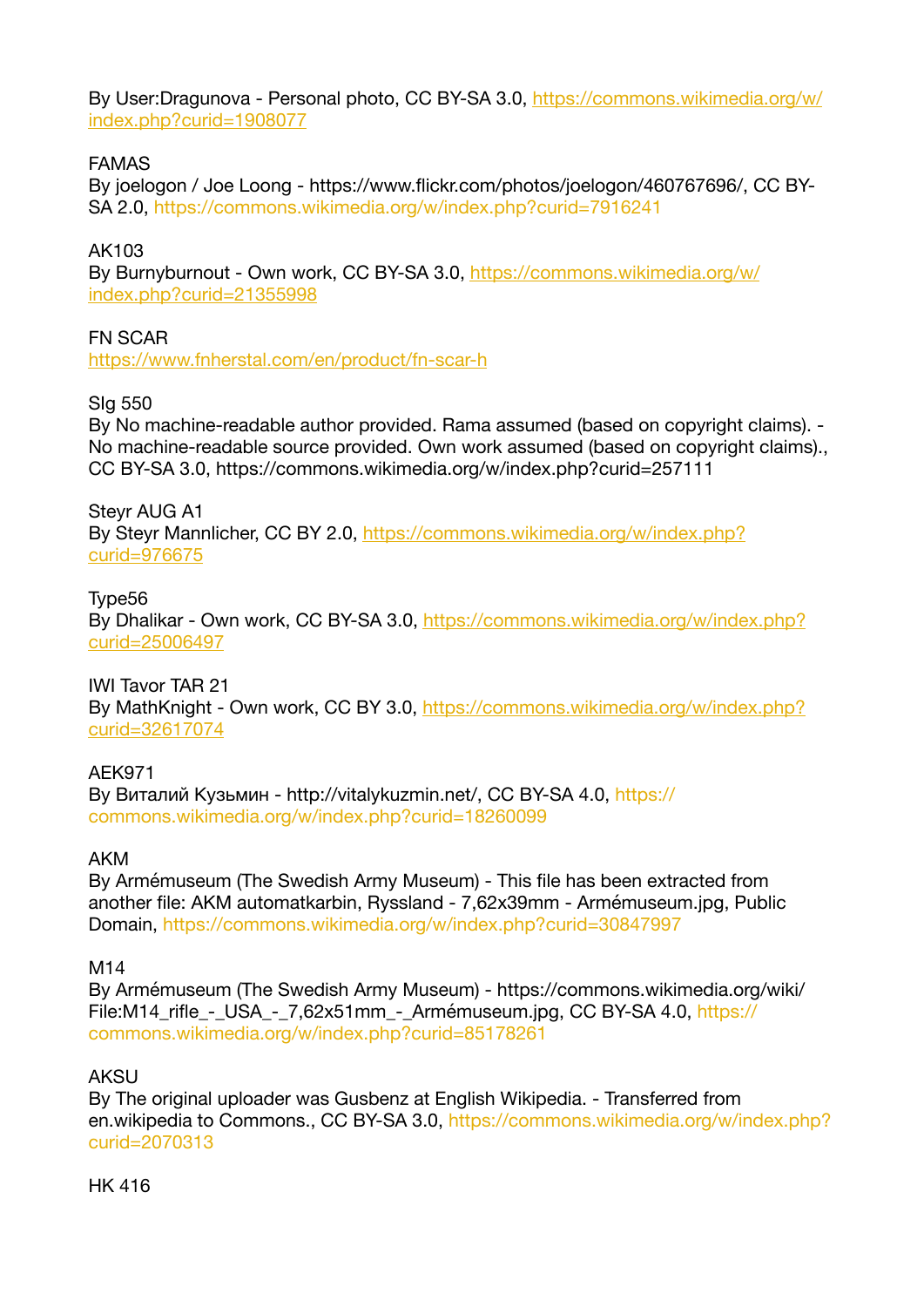By Dybdal. - Own work, CC BY-SA 2.0, [https://commons.wikimedia.org/w/index.php?](https://commons.wikimedia.org/w/index.php?curid=5085102) [curid=5085102](https://commons.wikimedia.org/w/index.php?curid=5085102)

#### LM5

By Craig Lee courtesy of http://www.gunsite.co.za - Own work, CC BY-SA 3.0, [https://](https://commons.wikimedia.org/w/index.php?curid=4275436) [commons.wikimedia.org/w/index.php?curid=4275436](https://commons.wikimedia.org/w/index.php?curid=4275436)

#### AKS-74

By Russian Trooper at English Wikipedia - Transferred from en.wikipedia to Commons by Russian Trooper., Public Domain, [https://commons.wikimedia.org/w/index.php?](https://commons.wikimedia.org/w/index.php?curid=3674967) [curid=3674967](https://commons.wikimedia.org/w/index.php?curid=3674967)

#### AS VAL

By https://commons.wikimedia.org/wiki/User:VitalyKuzmin - https:// commons.wikimedia.org/wiki/File:AS\_Val\_(541-03).jpg, CC BY-SA 4.0, [https://](https://commons.wikimedia.org/w/index.php?curid=85136809) [commons.wikimedia.org/w/index.php?curid=85136809](https://commons.wikimedia.org/w/index.php?curid=85136809)

AK5

By Armémuseum: AM.068401Shisha - File:Automatkarbin\_5.jpgFile:Ak5Daimpoint.jpg, CC BY-SA 4.0, <https://commons.wikimedia.org/w/index.php?curid=85067350>

Mini 14 By Jan Hrdonka. Edited by Dybdal - https://commons.wikimedia.org/wiki/ File:Mini14GB.jpg, Public Domain, [https://commons.wikimedia.org/w/index.php?](https://commons.wikimedia.org/w/index.php?curid=78319233) [curid=78319233](https://commons.wikimedia.org/w/index.php?curid=78319233)

#### PINDADss2

By Dragunova - Own work, CC BY-SA 3.0, [https://commons.wikimedia.org/w/index.php?](https://commons.wikimedia.org/w/index.php?curid=5245477) [curid=5245477](https://commons.wikimedia.org/w/index.php?curid=5245477)

RK62 By Gentlemanxxx - Own work, CC BY-SA 4.0, [https://commons.wikimedia.org/w/](https://commons.wikimedia.org/w/index.php?curid=71157734) [index.php?curid=71157734](https://commons.wikimedia.org/w/index.php?curid=71157734)

### FONTS

Pop Warner Font [Abdulmakesfonts] [abdulmakesfonts@lebanese.cc](mailto:abdulmakesfonts@lebanese.cc)

Guns 2 Font Ding Bang [dafont.com](http://dafont.com)

Font Vector [vector.id] [free.vector.id@gmail.com](mailto:free.vector.id@gmail.com)

### Sounds

**Author:** [Michel Baradari](http://apollo-music.de/)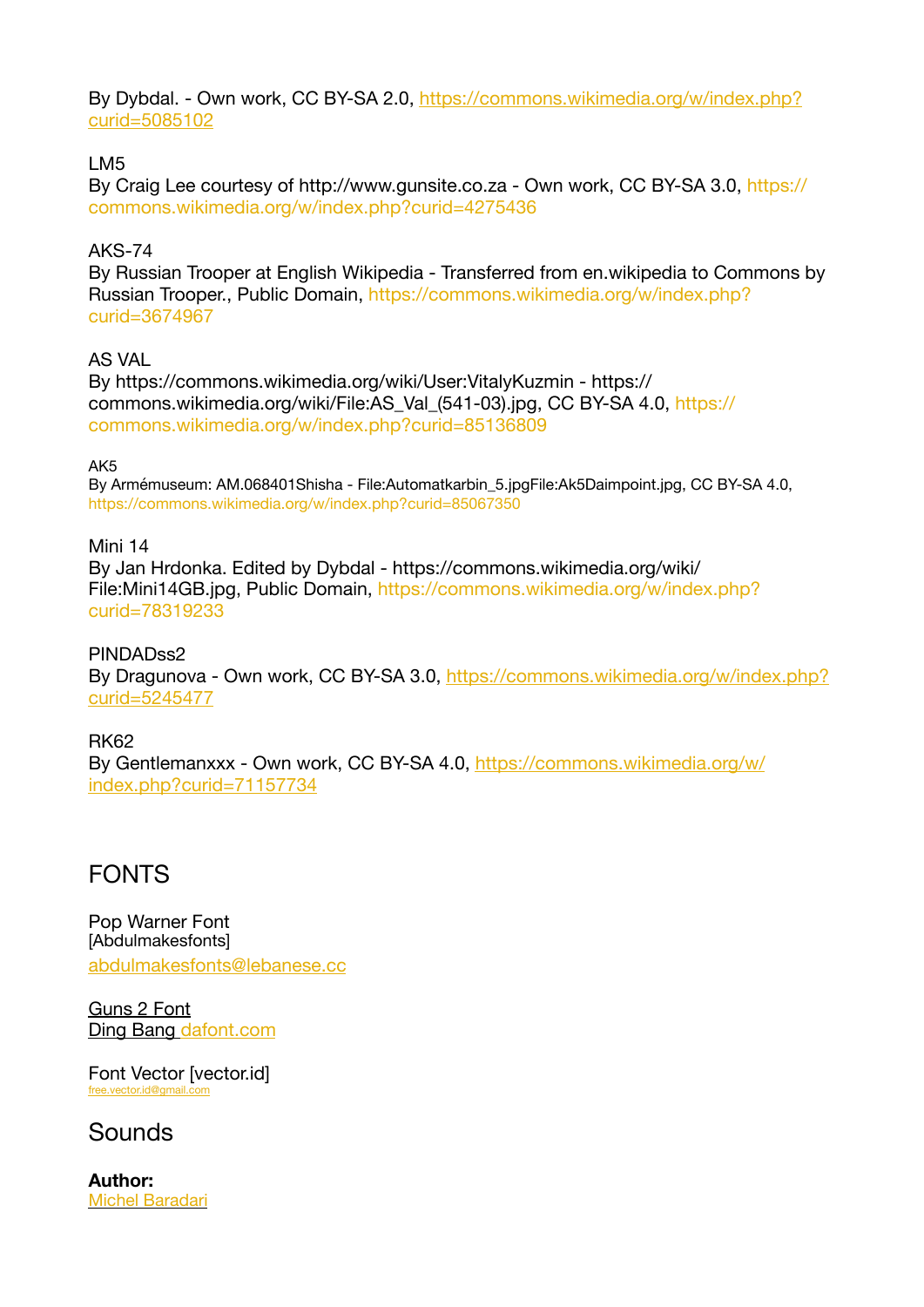(Submitted by **[qubodup](https://opengameart.org/users/qubodup)**  $\lambda$ 

### **STRIKERS**

Walther Pistols https://waltherarms.com/defensehome/products/

Glock 17 Gen4 By Photo: Steve Dock/MOD, OGL v1.0, [https://commons.wikimedia.org/w/index.php?](https://commons.wikimedia.org/w/index.php?curid=51666064) [curid=51666064](https://commons.wikimedia.org/w/index.php?curid=51666064)

XD By Hide555 - Own work, CC BY-SA 3.0, [https://commons.wikimedia.org/w/index.php?](https://commons.wikimedia.org/w/index.php?curid=25973163) [curid=25973163](https://commons.wikimedia.org/w/index.php?curid=25973163)

Smith & Wesson Pistols https://waltherarms.com/defensehome/products/

H&K Pistols <https://hk-usa.com/product/pistols/>

**Sig Sauer Pistols <https://www.sigsauer.com/products/firearms/pistols/>**

**FN Pistols <https://fnamerica.com/pistols/>**

**Beretta Pistols https://www.beretta.com/en-us/pistols/** 

Ruger pistols <https://www.ruger.com>

Steyr Pistols <https://www.steyr-arms.com/en/pistols/pistol-a2-mf/>

Canik Pistols https://www.canikusa.com/canik-firearms

Remington pistols https://www.remington.com/handguns/

CZ pistols <https://cz-usa.com/product-category/handguns/>

Taurus Pistols <https://www.taurususa.com/firearms/pistols/>

GSH-18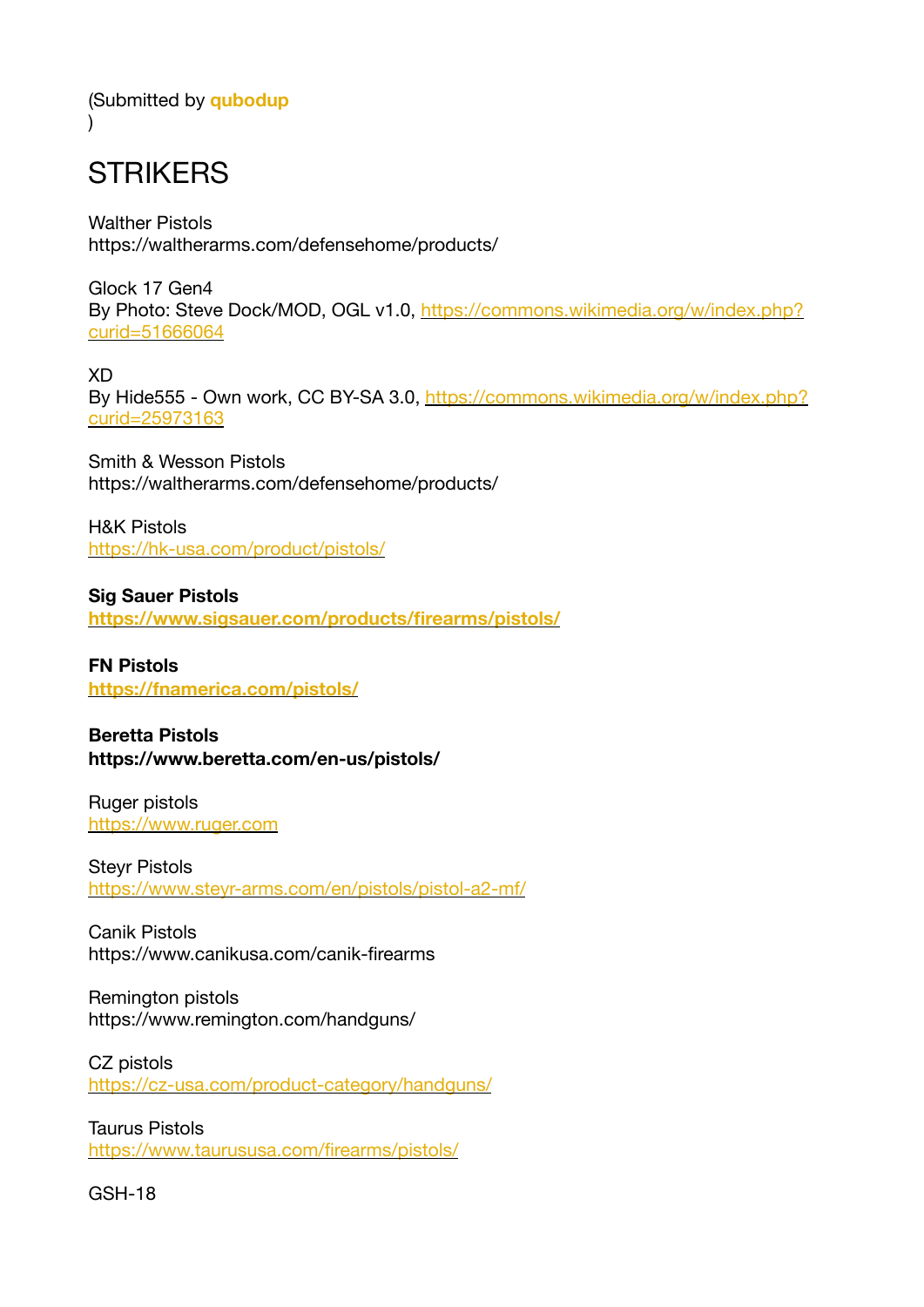[http://gunrf.ru/rg\\_pistol\\_GSH-18\\_eng.html](http://gunrf.ru/rg_pistol_GSH-18_eng.html)

Caracal Pistols https://caracalusa.com/enhanced-f/

Smith & Wesson Sigma http://gunrf.ru/rg\_pistol\_GSH-18\_eng.html

Mossberg pistols https://www.mossberg.com/firearms/handguns/

Kahr pistols https://www.kahr.com/product-categories/

# WWII

Mosin https://en.wikipedia.org/wiki/Mosin–Nagant

K98k https://en.wikipedia.org/wiki/Karabiner\_98k

M1 Garand

By Armémuseum (The Swedish Army Museum) - Armémuseum (The Swedish Army Museum) through the Digital Museum (http://www.digitaltmuseum.se)., CC BY-SA 4.0, <https://commons.wikimedia.org/w/index.php?curid=80282243>

Gewehr 43

By Armémuseum (The Swedish Army Museum) - Armémuseum (The Swedish Army Museum) through the Digital Museum (http://www.digitaltmuseum.se), CC BY-SA 4.0, [https://commons.wikimedia.org/w/index.php?curid=80283165\](https://commons.wikimedia.org/w/index.php?curid=80283165%5C)

#### Sta<sub>44</sub>

By Armémuseum (The Swedish Army Museum) - Armémuseum (The Swedish Army Museum) through the Digital Museum (http://www.digitaltmuseum.se)., CC BY-SA 4.0, <https://commons.wikimedia.org/w/index.php?curid=80246845>

#### PPSh-41

By Lposka - Own work, CC BY-SA 3.0, [https://commons.wikimedia.org/w/index.php?](https://commons.wikimedia.org/w/index.php?curid=32031952) [curid=32031952](https://commons.wikimedia.org/w/index.php?curid=32031952)

#### Mas36

By Armémuseum (The Swedish Army Museum) - http://digitaltmuseum.se/011024389361, CC BY-SA 3.0, https://commons.wikimedia.org/w/index.php?curid=41236522

FG 42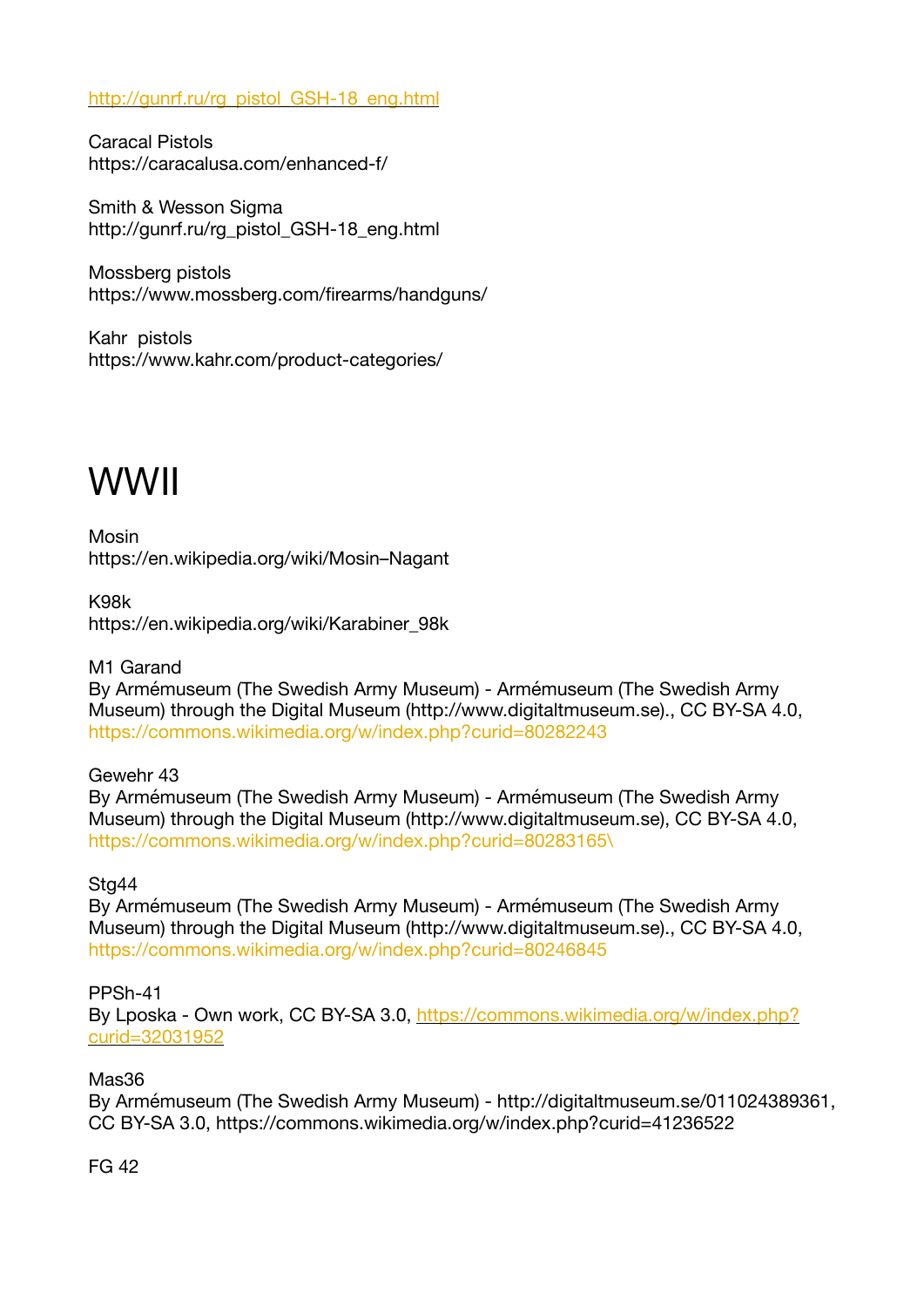This particular FG 42 was manufactured by the Krieghoff Heinrich Gun Company during World War II. It is chambered in 8mm Mauser. Image courtesy RIA.

#### MP40

By Quickload at English Wikipedia, CC BY-SA 3.0, [https://commons.wikimedia.org/w/](https://commons.wikimedia.org/w/index.php?curid=3588698) [index.php?curid=3588698](https://commons.wikimedia.org/w/index.php?curid=3588698)

#### M3

By Curiosandrelics - Own work, CC BY-SA 3.0, [https://commons.wikimedia.org/w/](https://commons.wikimedia.org/w/index.php?curid=9389333) [index.php?curid=9389333](https://commons.wikimedia.org/w/index.php?curid=9389333)

#### Sten MKII

By U.S. Bureau of Alcohol, Tobacco, Firearms and Explosives - ATF National Firearms Act Handbook, Page 10, Public Domain, [https://commons.wikimedia.org/w/index.php?](https://commons.wikimedia.org/w/index.php?curid=70372424) [curid=70372424](https://commons.wikimedia.org/w/index.php?curid=70372424)

#### M1 Carbine

By Armémuseum (The Swedish Army Museum) - Armémuseum (The Swedish Army Museum) through the Digital Museum (http://www.digitaltmuseum.se), Public Domain, <https://commons.wikimedia.org/w/index.php?curid=17928224>

#### Lee Enfield Mk

By Armémuseum (The Swedish Army Museum) - Armémuseum (The Swedish Army Museum) through the Digital Museum (http://www.digitaltmuseum.se). For copyright waiver see AM.031794, Public Domain, [https://commons.wikimedia.org/w/index.php?](https://commons.wikimedia.org/w/index.php?curid=17821243) [curid=17821243](https://commons.wikimedia.org/w/index.php?curid=17821243)

#### Arisaka

By Armémuseum (The Swedish Army Museum) - http://digitaltmuseum.se/011024389761, CC BY-SA 3.0,<https://commons.wikimedia.org/w/index.php?curid=40269422>

#### EMP

<https://guns.fandom.com/wiki/EMP>

#### Beretta M38

By Gerd 72 (talk) - Own work (Original text: I created this work entirely by myself.), Public Domain,<https://commons.wikimedia.org/w/index.php?curid=11307131>

#### **BAR**

By United States Army - http://www.army.mil/-images/2008/03/02/13005/, Public Domain,<https://commons.wikimedia.org/w/index.php?curid=10285345>

#### Bren

By I, Robert DuHamel, CC BY-SA 3.0, [https://commons.wikimedia.org/w/index.php?](https://commons.wikimedia.org/w/index.php?curid=2253988) [curid=2253988](https://commons.wikimedia.org/w/index.php?curid=2253988)

#### MG42

By NotLessOrEqual - Photography - Sony Alpha 16000, CC0, [https://](https://commons.wikimedia.org/w/index.php?curid=74385730) [commons.wikimedia.org/w/index.php?curid=74385730](https://commons.wikimedia.org/w/index.php?curid=74385730)

#### MG 34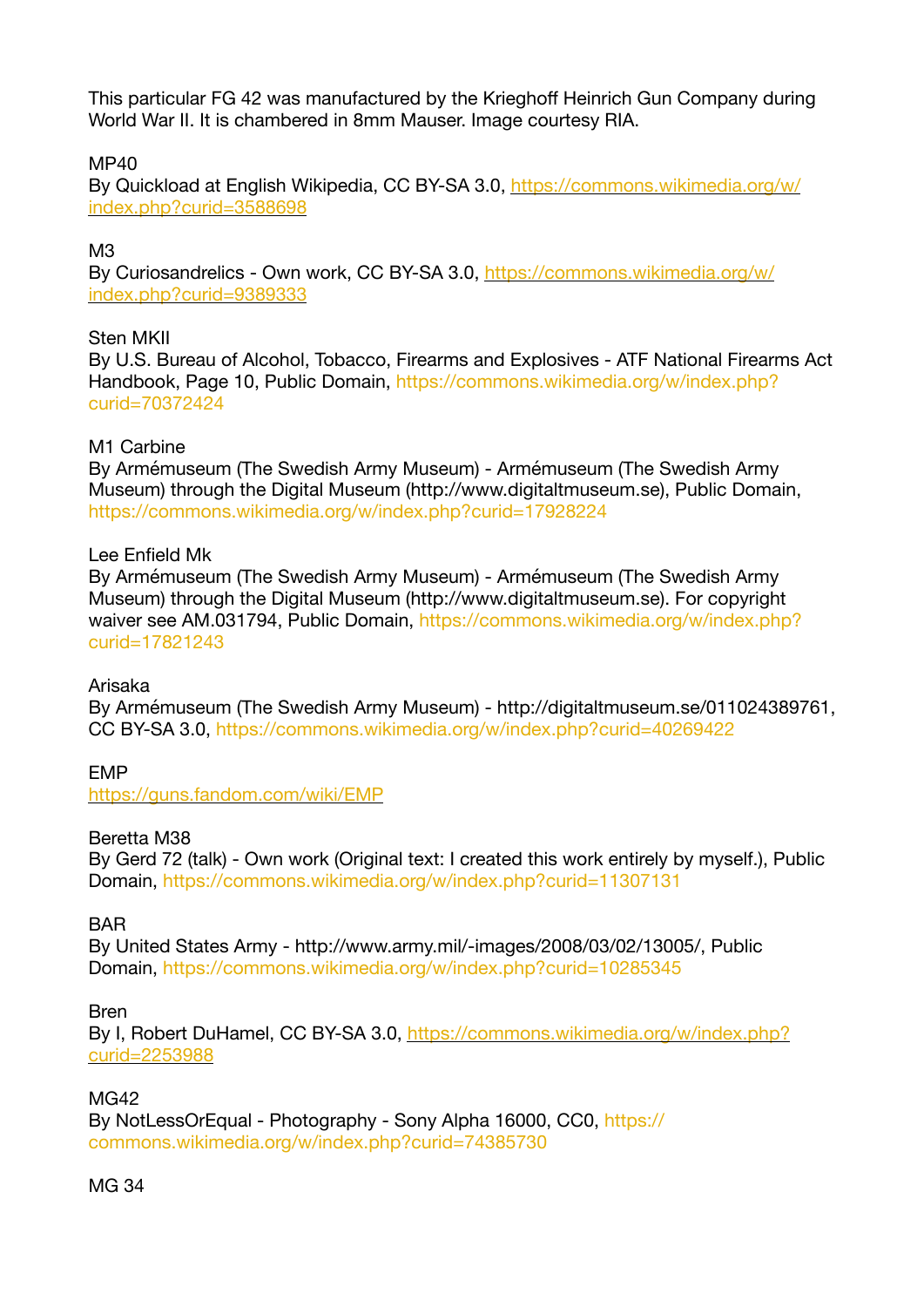By Armémuseum (The Swedish Army Museum) - File:Digital\_Museum\_MG\_34\_Right.jpg, CC BY-SA 4.0, https://commons.wikimedia.org/w/index.php?curid=83128974

Walther P38

By Bruce C. Cooper (digital image) - Uploader's collection, CC BY-SA 4.0, [https://](https://commons.wikimedia.org/w/index.php?curid=74778836) [commons.wikimedia.org/w/index.php?curid=74778836](https://commons.wikimedia.org/w/index.php?curid=74778836)

Luger P08

By Luger\_IMG\_6768.jpg: Rama - Luger\_IMG\_6768.jpg, CC BY-SA 2.0 fr, [https://](https://commons.wikimedia.org/w/index.php?curid=12603422) [commons.wikimedia.org/w/index.php?curid=12603422](https://commons.wikimedia.org/w/index.php?curid=12603422)

1911

By The original uploader was Dkamm at English Wikipedia. - Transferred from en.wikipedia to Commons by TFCforever., Public Domain, [https://](https://commons.wikimedia.org/w/index.php?curid=46937534) [commons.wikimedia.org/w/index.php?curid=46937534](https://commons.wikimedia.org/w/index.php?curid=46937534)

MauserC96

By Askild Antonsen - Mauser C96 7,63, CC BY 2.0, [https://commons.wikimedia.org/w/](https://commons.wikimedia.org/w/index.php?curid=56166148) [index.php?curid=56166148](https://commons.wikimedia.org/w/index.php?curid=56166148)

DP-28

By Armurerie-roussel - Own work, CC BY-SA 3.0, [https://commons.wikimedia.org/w/](https://commons.wikimedia.org/w/index.php?curid=23123070) [index.php?curid=23123070](https://commons.wikimedia.org/w/index.php?curid=23123070)

Tokarev TT33 By Askild Antonsen - Tokarev TT33, CC BY 2.0, [https://commons.wikimedia.org/w/](https://commons.wikimedia.org/w/index.php?curid=56166142) [index.php?curid=56166142](https://commons.wikimedia.org/w/index.php?curid=56166142)

**Webley** 

By Photograph by Rama, Wikimedia Commons, Cc-by-sa-2.0-fr, CC BY-SA 2.0 fr, [https://](https://commons.wikimedia.org/w/index.php?curid=12346282) [commons.wikimedia.org/w/index.php?curid=12346282](https://commons.wikimedia.org/w/index.php?curid=12346282)

Johnson M1941 By Curiosandrelics - Own work, CC BY-SA 3.0, [https://commons.wikimedia.org/w/](https://commons.wikimedia.org/w/index.php?curid=9381656) [index.php?curid=9381656](https://commons.wikimedia.org/w/index.php?curid=9381656)

Springfield M1903

By Armémuseum (The Swedish Army Museum) - Armémuseum (The Swedish Army Museum) through the Digital Museum (http://www.digitaltmuseum.se)., Public Domain, <https://commons.wikimedia.org/w/index.php?curid=17917176>

Smith & Wesson M&P By The original uploader was Olegvolk at English Wikipedia. - Transferred from en.wikipedia to Commons by OhanaUnited., CC BY 2.5, https://commons.wikimedia.org/ w/index.php?curid=3450339

**HAMMER**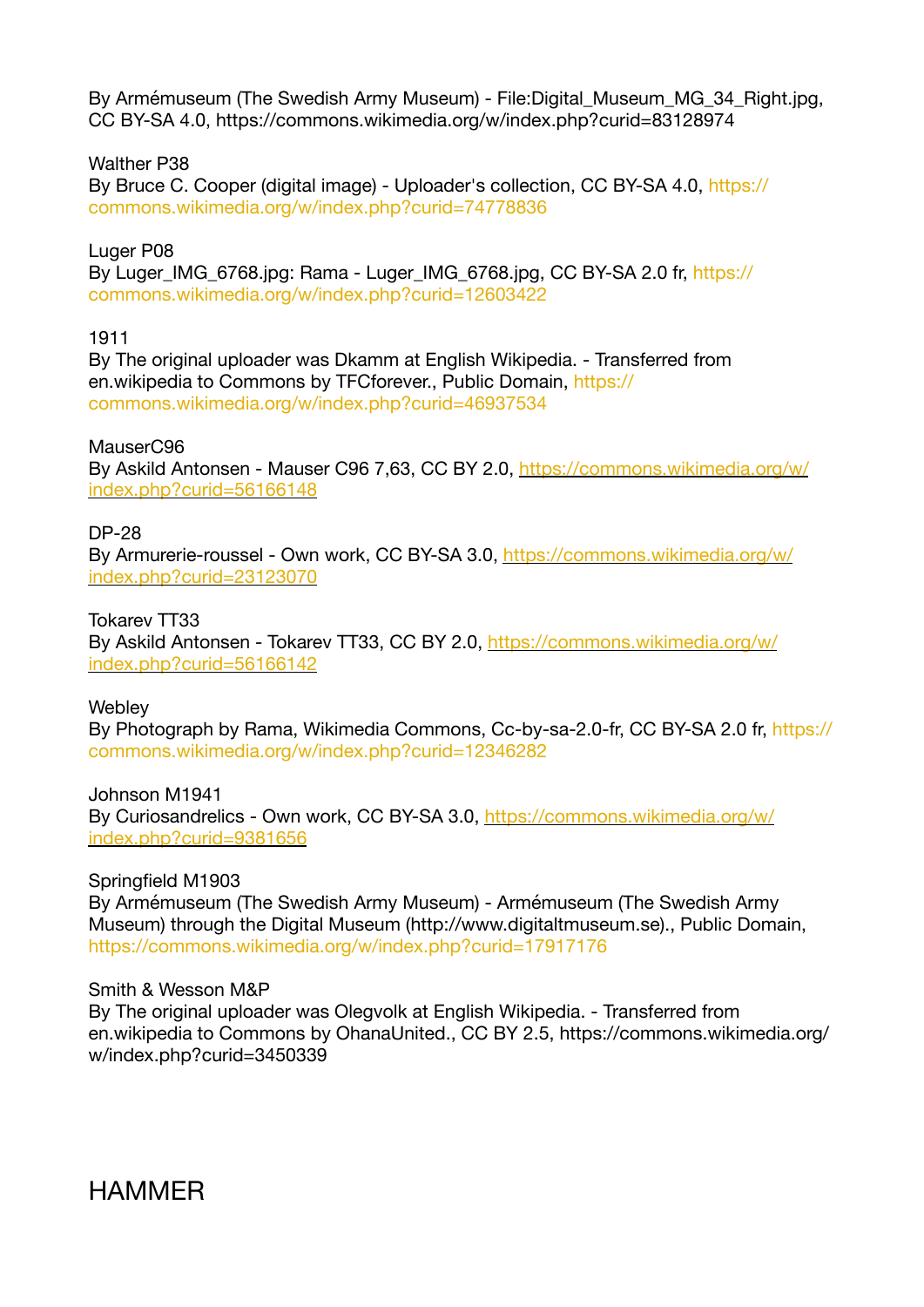QSZ92 By Tyg728 - Own work, CC BY-SA 4.0, [https://commons.wikimedia.org/w/index.php?](https://commons.wikimedia.org/w/index.php?curid=62580963) [curid=62580963](https://commons.wikimedia.org/w/index.php?curid=62580963) https://en.wikipedia.org/wiki/QSZ-92

Steyr GB https://en.wikipedia.org/wiki/Steyr\_GB

#### Beretta 92s

By U.S. Bureau of Alcohol, Tobacco, Firearms and Explosives - ATF.gov, an official site of the U.S. Department of Justice, Public Domain, [https://commons.wikimedia.org/w/](https://commons.wikimedia.org/w/index.php?curid=70364356) [index.php?curid=70364356](https://commons.wikimedia.org/w/index.php?curid=70364356)

CZ 75

CC BY-SA 2.5,<https://commons.wikimedia.org/w/index.php?curid=2260554>

CZPO7 <https://cz-usa.com/product/cz-p-07-od-green/>

CZ75TS Czechmate https://cz-usa.com/product/cz-75-ts-czechmate-9mm-black-2x20-rd-1x26-rd-mags/

#### FN Browning Hi Power

By U.S. Bureau of Alcohol, Tobacco, Firearms and Explosives - ATF.gov, an official site of the U.S. Department of Justice, Public Domain, [https://commons.wikimedia.org/w/](https://commons.wikimedia.org/w/index.php?curid=70364361) [index.php?curid=70364361](https://commons.wikimedia.org/w/index.php?curid=70364361)

HKP30

https://www.heckler-koch.com/en/products/sport/full-size-compact/p30/p30/ overview.html

USP

By lifesizepotato - This file has been extracted from another file: First-year H&K USP 9mm (32415150000).jpg, CC0, <https://commons.wikimedia.org/w/index.php?curid=71101045>

Jericho 941 https://iwi.us/product-category/firearms/jericho-941-firearms/

Smith and Wesson 39 By Rama - Own work, CC BY-SA 2.0 fr, [https://commons.wikimedia.org/w/index.php?](https://commons.wikimedia.org/w/index.php?curid=10873575) [curid=10873575](https://commons.wikimedia.org/w/index.php?curid=10873575)

PX4 https://www.beretta.com/en-us/px4-storm-compact/

TaurusPT809E https://www.davesheer.com/handguns/brand-of-firearms/taurus/taurus-pt809e-9mmpara/

SIGP226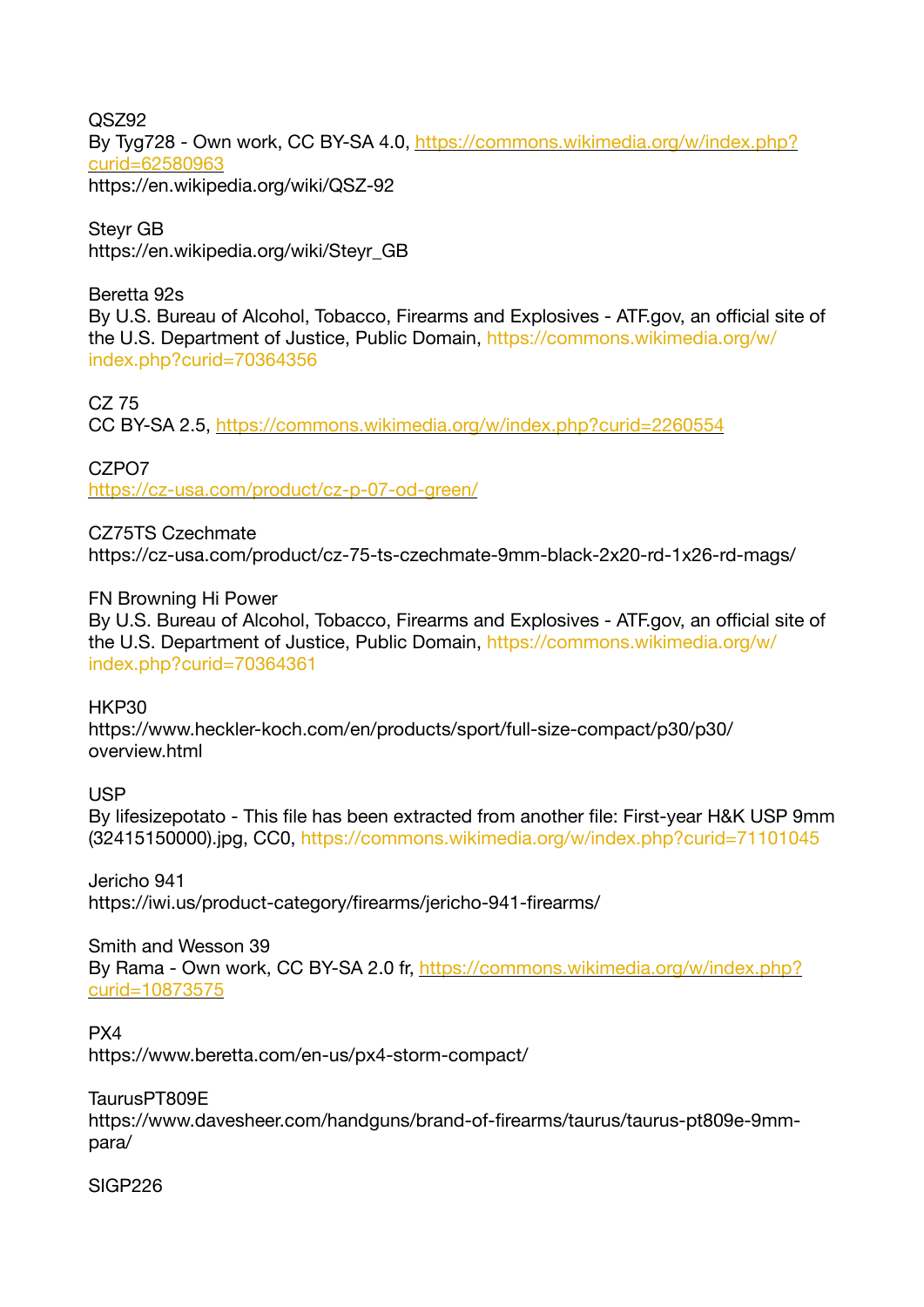By Hardenacke - Self-photographed, GFDL, [https://commons.wikimedia.org/w/](https://commons.wikimedia.org/w/index.php?curid=11396569) [index.php?curid=11396569](https://commons.wikimedia.org/w/index.php?curid=11396569)

SIG P210

By Askild Antonsen - flickr.com (flickr user handvapensamlingen)., CC BY 2.0, [https://](https://commons.wikimedia.org/w/index.php?curid=56166144) [commons.wikimedia.org/w/index.php?curid=56166144](https://commons.wikimedia.org/w/index.php?curid=56166144)

VEKTORSP1 By Rizuan at Malay Wikipedia - Transferred from ms.wikipedia to Commons by Kekator using CommonsHelper., CC BY-SA 3.0, [https://commons.wikimedia.org/w/index.php?](https://commons.wikimedia.org/w/index.php?curid=19925231) [curid=19925231](https://commons.wikimedia.org/w/index.php?curid=19925231)

Springfield Armory https://www.springfield-armory.com/xd-series-handguns/xd-e-handguns/

Ruger security 9 https://www.springfield-armory.com/xd-series-handguns/xd-e-handguns/

Ruger P89 https://en.wikipedia.org/wiki/Ruger\_P\_series

Desert Eagle By Elvin Lazo - Own work, CC BY-SA 3.0, [https://commons.wikimedia.org/w/index.php?](https://commons.wikimedia.org/w/index.php?curid=21166574) [curid=21166574](https://commons.wikimedia.org/w/index.php?curid=21166574)

FN57

By U.S. Bureau of Alcohol, Tobacco, Firearms and Explosives - ATF.gov, an official site of the U.S. Department of Justice, Public Domain, [https://commons.wikimedia.org/w/](https://commons.wikimedia.org/w/index.php?curid=70364359) [index.php?curid=70364359](https://commons.wikimedia.org/w/index.php?curid=70364359)

Beretta 950 Jetfire By AuburnPilot - Own work, Public Domain, [https://commons.wikimedia.org/w/](https://commons.wikimedia.org/w/index.php?curid=3355274) [index.php?curid=3355274](https://commons.wikimedia.org/w/index.php?curid=3355274)

FN FNP By Me - Own work, Public Domain, [https://commons.wikimedia.org/w/index.php?](https://commons.wikimedia.org/w/index.php?curid=1414679) [curid=1414679](https://commons.wikimedia.org/w/index.php?curid=1414679)

PernachOTS33 By Warinhari - Own work, CC BY-SA 4.0, [https://commons.wikimedia.org/w/index.php?](https://commons.wikimedia.org/w/index.php?curid=50471010) [curid=50471010](https://commons.wikimedia.org/w/index.php?curid=50471010)

EDCX9 <https://www.wilsoncombat.com/edc-x9/>

Staccato C duo <https://staccato2011.com/2020-product-lineup/staccato-c-duo/>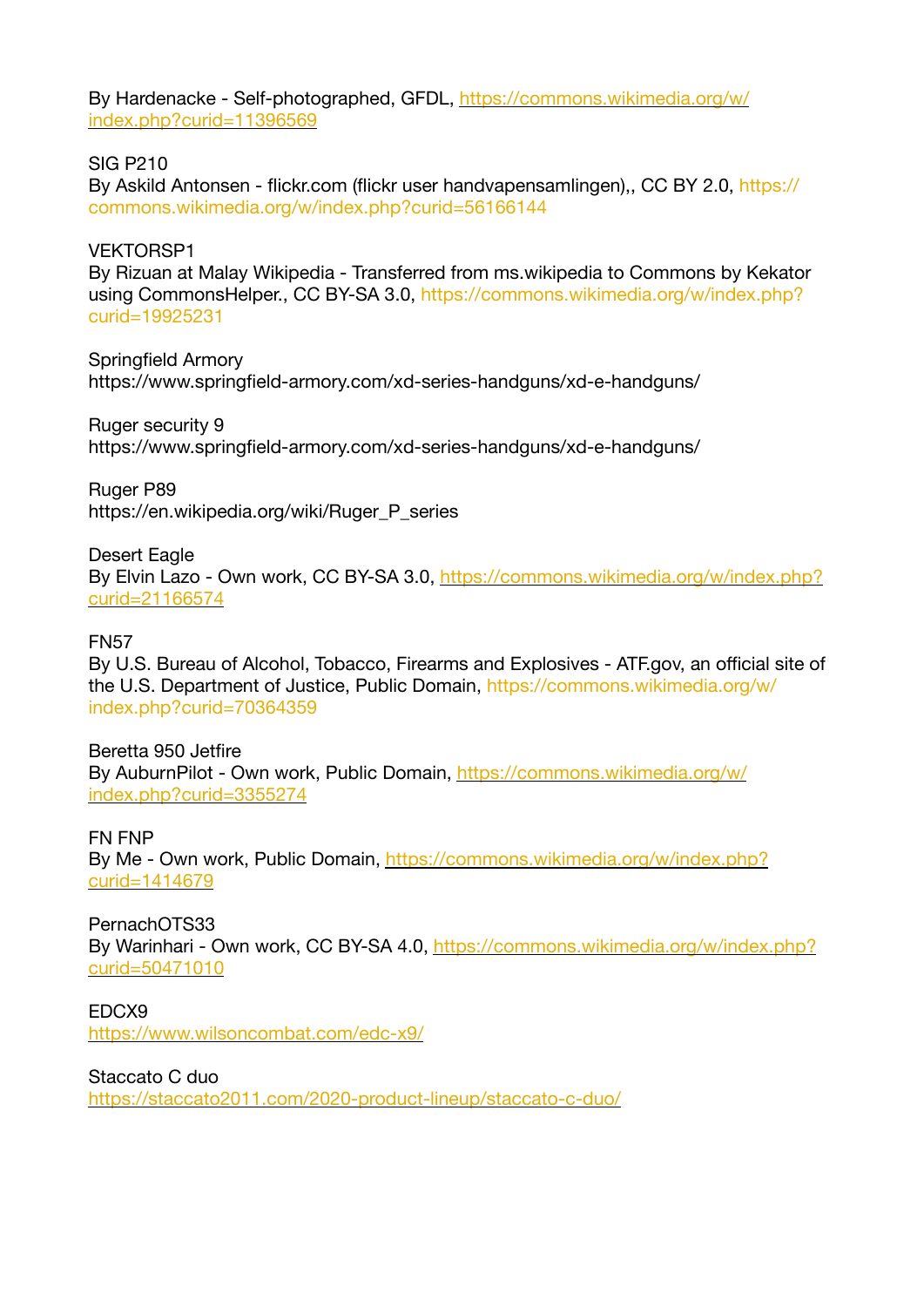## SMG

Bizon <http://www.military-today.com/firearms/bizon.htm>

#### FAMAE SAF

http://www.tacticalimports.ca/famae-saf-p-139.html

#### MSMC

https://modernfirearms.net/userfiles/images/smg/smg142/msmc.jpg

PP-2000 http://gunrf.ru/rg\_pistol-pulemet\_pp-2000\_eng.html

Sig Sauer MPX <https://www.sigsauer.com/store/sig-mpx-k.html>

CZ Scorpion https://cz-usa.com/product/cz-scorpion-evo-3-s1-pistol-2/

#### B&T MP9 By NotLessOrEqual - Own work, CC0, [https://commons.wikimedia.org/w/index.php?](https://commons.wikimedia.org/w/index.php?curid=57263735) [curid=57263735](https://commons.wikimedia.org/w/index.php?curid=57263735)

**Skorpion** 

https://www.militarytimes.com/off-duty/gearscout/tacticool/2020/03/05/czechoslovakiadelivered-a-sting-with-its-skorpion-vz-61-subgun-or-machine-pistol/

MAC 10

By Mcumpston at English Wikipedia(Original text: Mike Cumpston) - Own work (Original text: self-made), Public Domain, [https://commons.wikimedia.org/w/index.php?](https://commons.wikimedia.org/w/index.php?curid=3954215) [curid=3954215](https://commons.wikimedia.org/w/index.php?curid=3954215)

UZI By Uziel Galishto - Own work, CC BY-SA 3.0, [https://commons.wikimedia.org/w/](https://commons.wikimedia.org/w/index.php?curid=27798336) [index.php?curid=27798336](https://commons.wikimedia.org/w/index.php?curid=27798336)

#### **BXP**

https://www.forgottenweapons.com/bxp-blowback-experimental-parabellum/

#### Agram 2000

http://www.military-today.com/firearms/agram\_2000.htm

#### HKMP7

https://www.heckler-koch.com/en/products/military/submachine-guns/mp7a1/mp7a1/ overview.html

SR-2 Veresk

By Vitaly V. Kuzmin - Vitalykuzmin.net, CC BY-SA 4.0, [https://commons.wikimedia.org/w/](https://commons.wikimedia.org/w/index.php?curid=19056955) [index.php?curid=19056955](https://commons.wikimedia.org/w/index.php?curid=19056955)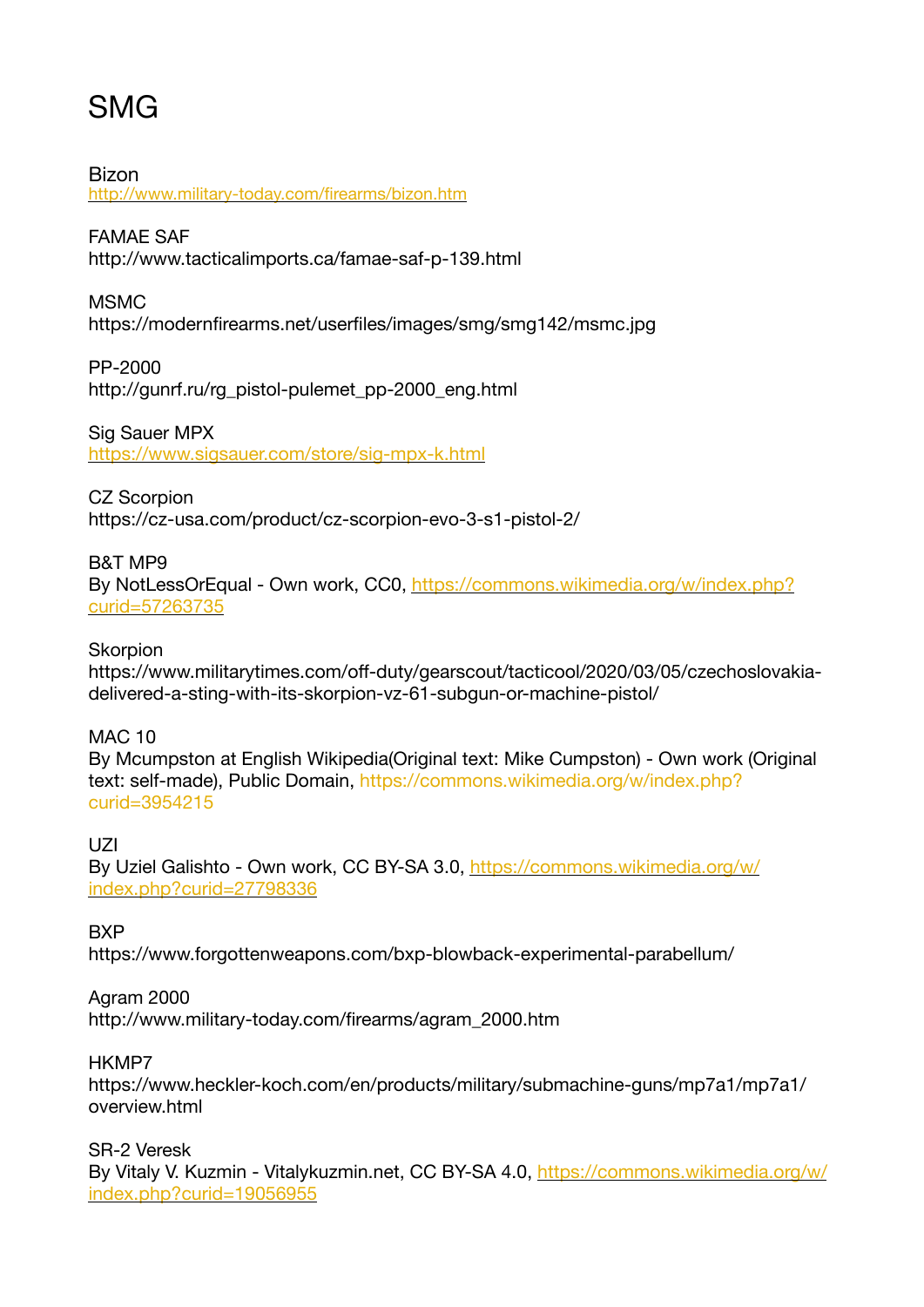**JatiMAtic** By Atirador - Own work, CC BY-SA 3.0, [https://commons.wikimedia.org/w/index.php?](https://commons.wikimedia.org/w/index.php?curid=4313540) [curid=4313540](https://commons.wikimedia.org/w/index.php?curid=4313540)

**WaltherMPI** 

[https://modernfirearms.net/en/submachine-guns/germany-submachine-guns/walther](https://modernfirearms.net/en/submachine-guns/germany-submachine-guns/walther-mpl-eng/)[mpl-eng/](https://modernfirearms.net/en/submachine-guns/germany-submachine-guns/walther-mpl-eng/)

Vityaz-SN By Vitaly V. Kuzmin - http://vitalykuzmin.net/?q=node/506, CC BY-SA 4.0, [https://](https://commons.wikimedia.org/w/index.php?curid=27870048) [commons.wikimedia.org/w/index.php?curid=27870048](https://commons.wikimedia.org/w/index.php?curid=27870048)

Daewoo K7 [http://www.imfdb.org/wiki/File:Daewoo\\_K7\\_red\\_dot\\_scope.jpg](http://www.imfdb.org/wiki/File:Daewoo_K7_red_dot_scope.jpg)

Chiappa CBR9 <https://www.chiappafirearms.com/product.php?id=630>

Ruger PC Charger

<https://ruger.com/products/pcCharger/specSheets/29100.html>

LWRCI SMG 45

[https://www.lwrci.com/SMG-45-Pistol-SB-Brace\\_p\\_268.html](https://www.lwrci.com/SMG-45-Pistol-SB-Brace_p_268.html)

**KRISS** https://kriss-usa.com/item/vector-smg-overview/

### LONG RANGE RIFLES

M24

By User:MathKnight, User:Bukvoed and PEO Soldier, US Army website - File:IDF-M24- SWS-pic001.jpg and File:PEO M24 SWS-03.jpg, CC BY-SA 3.0, [https://](https://commons.wikimedia.org/w/index.php?curid=70827494) [commons.wikimedia.org/w/index.php?curid=70827494](https://commons.wikimedia.org/w/index.php?curid=70827494)

**Chevtac** By Usyflad10 - Usyflad10, Public Domain, [https://commons.wikimedia.org/w/index.php?](https://commons.wikimedia.org/w/index.php?curid=11722758) [curid=11722758](https://commons.wikimedia.org/w/index.php?curid=11722758)

AI AWM By Andrew Linnett - Defence Imagery, OGL v1.0, [https://commons.wikimedia.org/w/](https://commons.wikimedia.org/w/index.php?curid=24985206) [index.php?curid=24985206](https://commons.wikimedia.org/w/index.php?curid=24985206)

PSG1 By Geckcgt - File:PSG1 and MSG 90.jpg, CC BY-SA 4.0, [https://](https://commons.wikimedia.org/w/index.php?curid=80424111) [commons.wikimedia.org/w/index.php?curid=80424111](https://commons.wikimedia.org/w/index.php?curid=80424111)

Barrett M82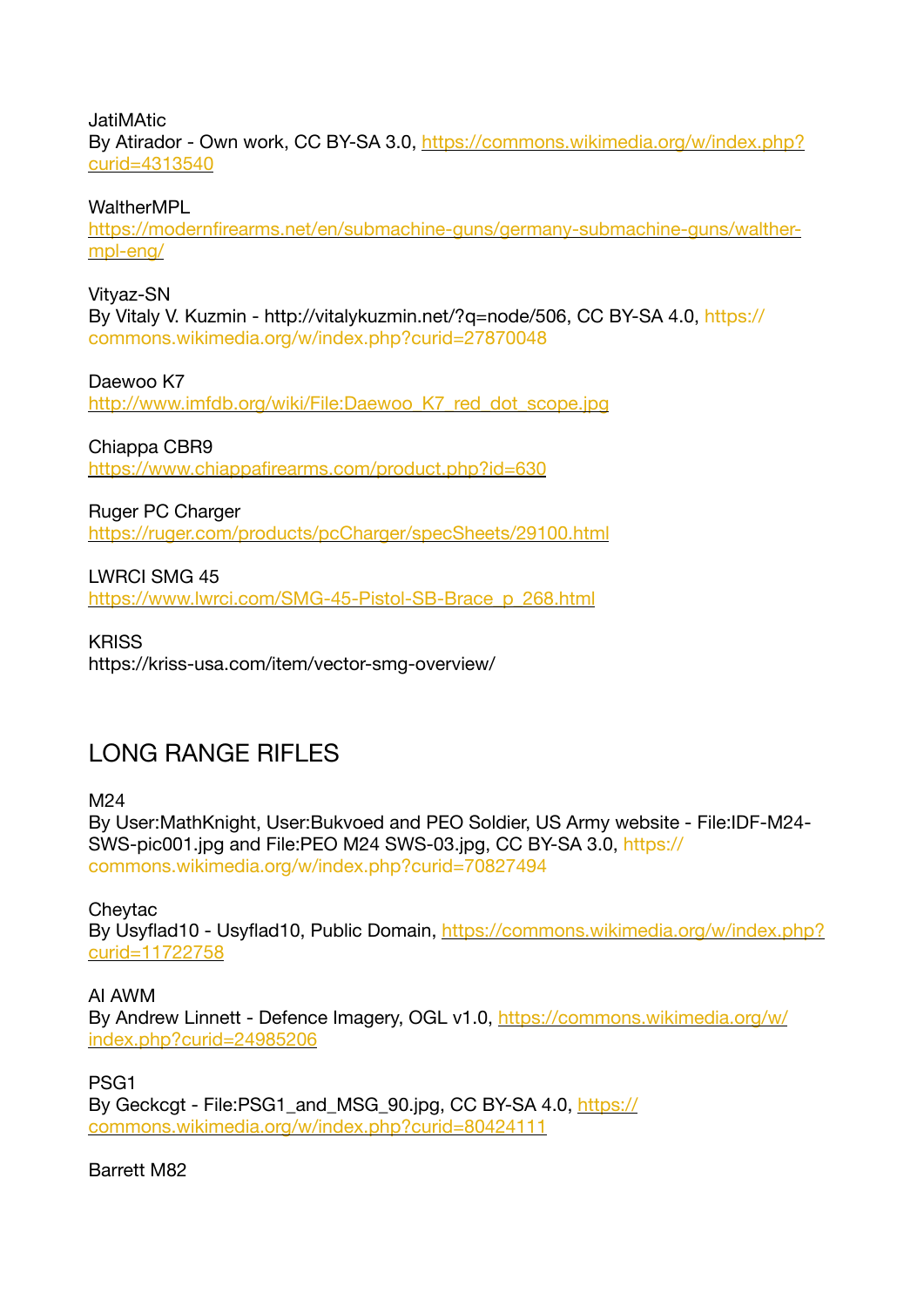By Heavennearth - Own work, CC BY-SA 3.0, https://commons.wikimedia.org/w/ index.php?curid=32421336

SVD Dragunov By Hokos - Own work, CC BY-SA 4.0, [https://commons.wikimedia.org/w/index.php?](https://commons.wikimedia.org/w/index.php?curid=12269042) [curid=12269042](https://commons.wikimedia.org/w/index.php?curid=12269042)

M<sub>110</sub>

By Photo Courtesy of PEO Soldier - https://www.flickr.com/photos/peosoldier/ 4639044343/in/set-72157621946887368/, Public Domain, [https://](https://commons.wikimedia.org/w/index.php?curid=11307481) [commons.wikimedia.org/w/index.php?curid=11307481](https://commons.wikimedia.org/w/index.php?curid=11307481)

STEYRSSG08

https://www.steyr-arms.com/us/ssg-08

RPR

<https://www.ruger.com/products/precisionRifle/specSheets/18028.html>

MCMILLANTAC50

http://www.mcmillanfirearms.com/firearms/tac-50-a1-tactical-rifle/

TruveloCMS127 http://www.truvelo.co.za/armoury/cms-12%2C7x99mm

SteyrHS50 https://www.steyr-arms.com/us/hs50-460

BarrettM82 By Heavennearth - Own work, CC BY-SA 3.0, [https://commons.wikimedia.org/w/](https://commons.wikimedia.org/w/index.php?curid=32421336) [index.php?curid=32421336](https://commons.wikimedia.org/w/index.php?curid=32421336)

ChristensenArmsMPR https://christensenarms.com/modern-precision-rifle/

MCMILLANTAC338 http://www.mcmillanfirearms.com/firearms/tac-338-mcmillan-tactical-rifle/

**SIGCross** https://www.sigsauer.com/store/sig-cross-rifle.html

Remington 700 PCR https://www.remington.com/rifles/bolt-action/model-700/model-700-pcr

B&T APR 338 https://www.bt-ag.ch/shop/eng/bt-bt-apr/bt-sniper-rifle-apr338-cal-338-lm-2

Savage110ElitePre https://www.savagearms.com/DAM/assets/web/800/258-2019-10-04-08-59-1.png

WeatherbyAccuMarkV https://weatherby.com/store/markv-accumark-elite/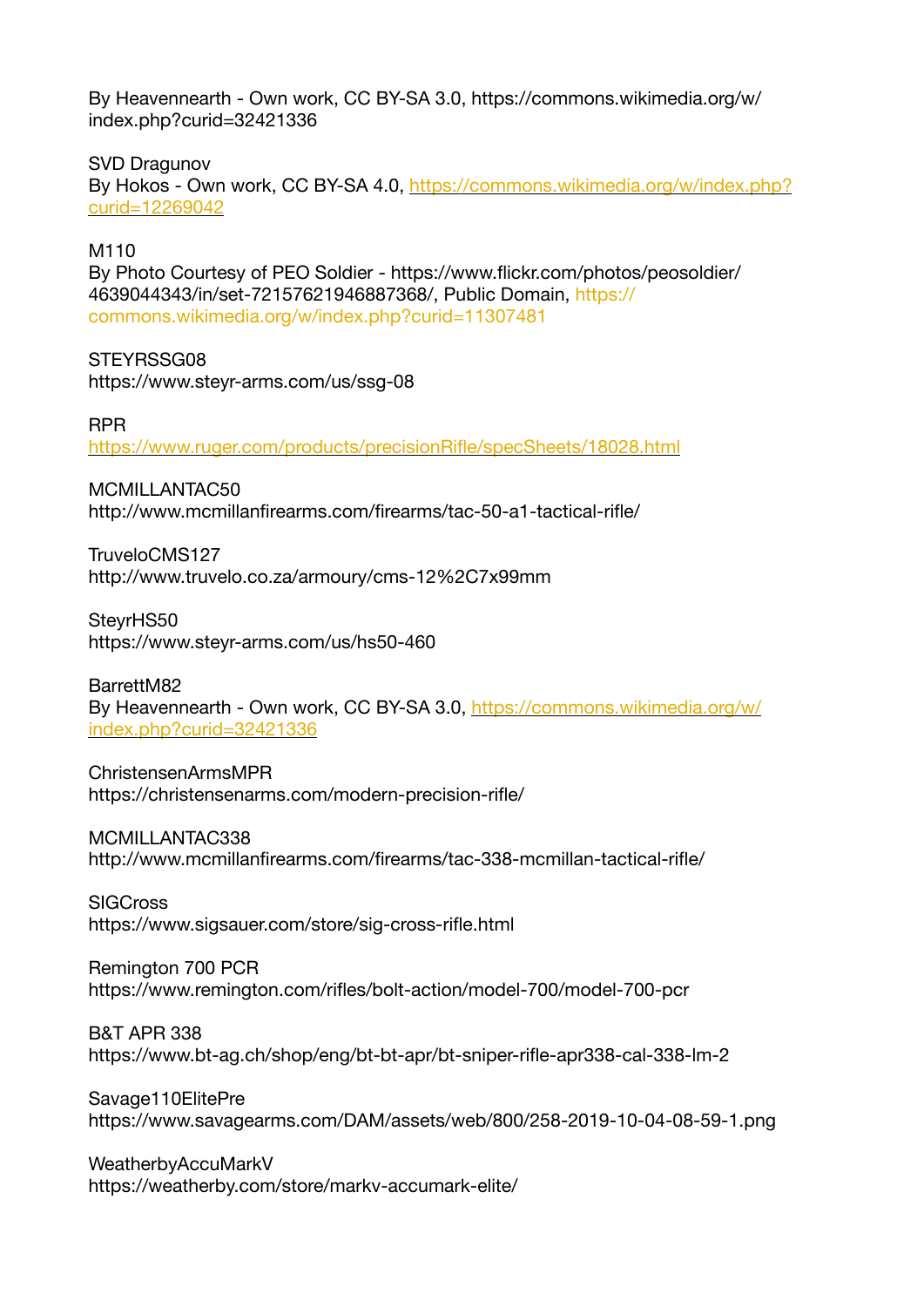BrowningXBoltMax https://en.browning.eu/products/rifles/bolt\_action/x-bolt\_pro/A-XBMAXLRATACSAU.html

TikkaT3xTactA1 https://www.tikka.fi/rifles/tikka-t3x/t3x-tact-a1

FN15DMRIICA https://fnamerica.com/products/rifles/fn-15-dmr-ii-ca/

WA2000 https://modernfirearms.net/userfiles/images/sniper/sn15/wa2000-2.jpg

DSR1 <https://www.dsr-precision.com/leere-seite>

QBU88 https://www.armedconflicts.com/NORINCO-QBU-88-t223135

AR50

https://www.armalite.com/SACItem.aspx?Item=50A1BGGG&ReturnURL=/Armalite/ Product-Category/Complete-Firearms/Bolt-Action&Category=58eb5a55-66ee-4bd4 af98-4e0a08b9e6df

SV98 [http://gunrf.ru/rg\\_vintovki\\_sv-98\\_eng.html](http://gunrf.ru/rg_vintovki_sv-98_eng.html)

SNIPEXM100 https://snipex.com/en-m100.html

MossbergMVPPrecision https://www.mossberg.com/category/series/mvp-series/mvp-precision/

# Machine GUNS

M60

By Polanksy kolbe - Own work, CC BY-SA 3.0, [https://commons.wikimedia.org/w/](https://commons.wikimedia.org/w/index.php?curid=30575253) [index.php?curid=30575253](https://commons.wikimedia.org/w/index.php?curid=30575253)

RPK74

By http://www.defenselink.mil/multimedia/, Public Domain, [https://](https://commons.wikimedia.org/w/index.php?curid=3674919) [commons.wikimedia.org/w/index.php?curid=3674919](https://commons.wikimedia.org/w/index.php?curid=3674919)

**PKP** 

<https://armedfigures.com/t/pkp-pecheneg-degtyaryov-plant/608>

M240 MAG <https://fnamerica.com/products/machine-guns/fn-m240b/>

HKMG5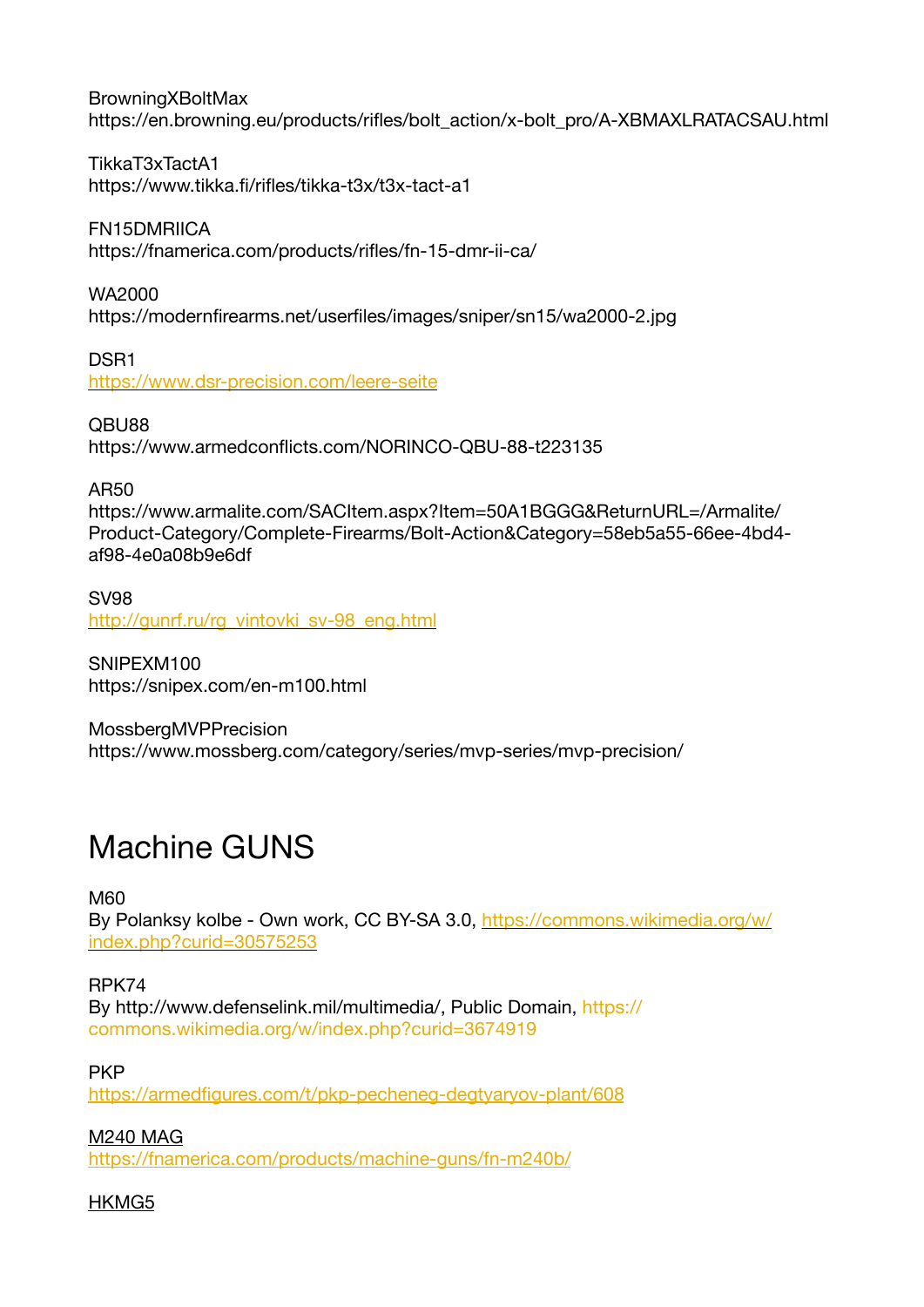[https://www.heckler-koch.com/en/products/military/machine-guns/mg5/mg5/](https://www.heckler-koch.com/en/products/military/machine-guns/mg5/mg5/overview.html) [overview.html](https://www.heckler-koch.com/en/products/military/machine-guns/mg5/mg5/overview.html)

#### M249 Minimi

<https://fnamerica.com/products/machine-guns/fn-m249-saw/>

#### MG3

<https://theregiment.fandom.com/wiki/MG3>

**Negev** 

By Zachi Evenor - Flickr: https://www.flickr.com/photos/zachievenor/26957212125/ , https://www.flickr.com/photos/zachievenor/26957215345, CC BY 3.0, [https://](https://commons.wikimedia.org/w/index.php?curid=48712755) [commons.wikimedia.org/w/index.php?curid=48712755](https://commons.wikimedia.org/w/index.php?curid=48712755)

QBB-95 By NotLessOrEqual - Own work, CC0, [https://en.wikipedia.org/w/index.php?](https://en.wikipedia.org/w/index.php?curid=53542727) [curid=53542727](https://en.wikipedia.org/w/index.php?curid=53542727)

#### L86A2

By Ministry of Defence - http://www.defenceimagery.mod.uk/fotoweb/Grid.fwx? archiveId=5042&position=1&search=, OGL v1.0, [https://commons.wikimedia.org/w/](https://commons.wikimedia.org/w/index.php?curid=34481434) [index.php?curid=34481434](https://commons.wikimedia.org/w/index.php?curid=34481434)

#### $M<sub>2</sub>$

By Kelsey-Hayes Wheel Company, CC BY-SA 3.0 fr, [https://commons.wikimedia.org/w/](https://commons.wikimedia.org/w/index.php?curid=88716603) [index.php?curid=88716603](https://commons.wikimedia.org/w/index.php?curid=88716603)

SS77 <https://collections.royalarmouries.org/object/rac-object-281626.html>

#### Colt Automatic Rifle

By Stave at Danish Wikipedia - Transferred from da.wikipedia to Commons by DaWiki2Commons using CommonsHelper., Public Domain, [https://](https://commons.wikimedia.org/w/index.php?curid=4310981) [commons.wikimedia.org/w/index.php?curid=4310981](https://commons.wikimedia.org/w/index.php?curid=4310981)

### **SHOTGUNS**

#### CZ612 MAgnum Waterfowl <https://cz-usa.com/product/cz-612-magnum-waterfowl-12-gauge-28-barrel/>

BenelliM2

<https://www.benelliusa.com/shotguns/m2-turkey-performance-shop-shotgun> Benelli Ethos https://www.benelliusa.com/shotguns/ethos-shotguns

AA12 <https://www.solinvictusarms.com/gallery>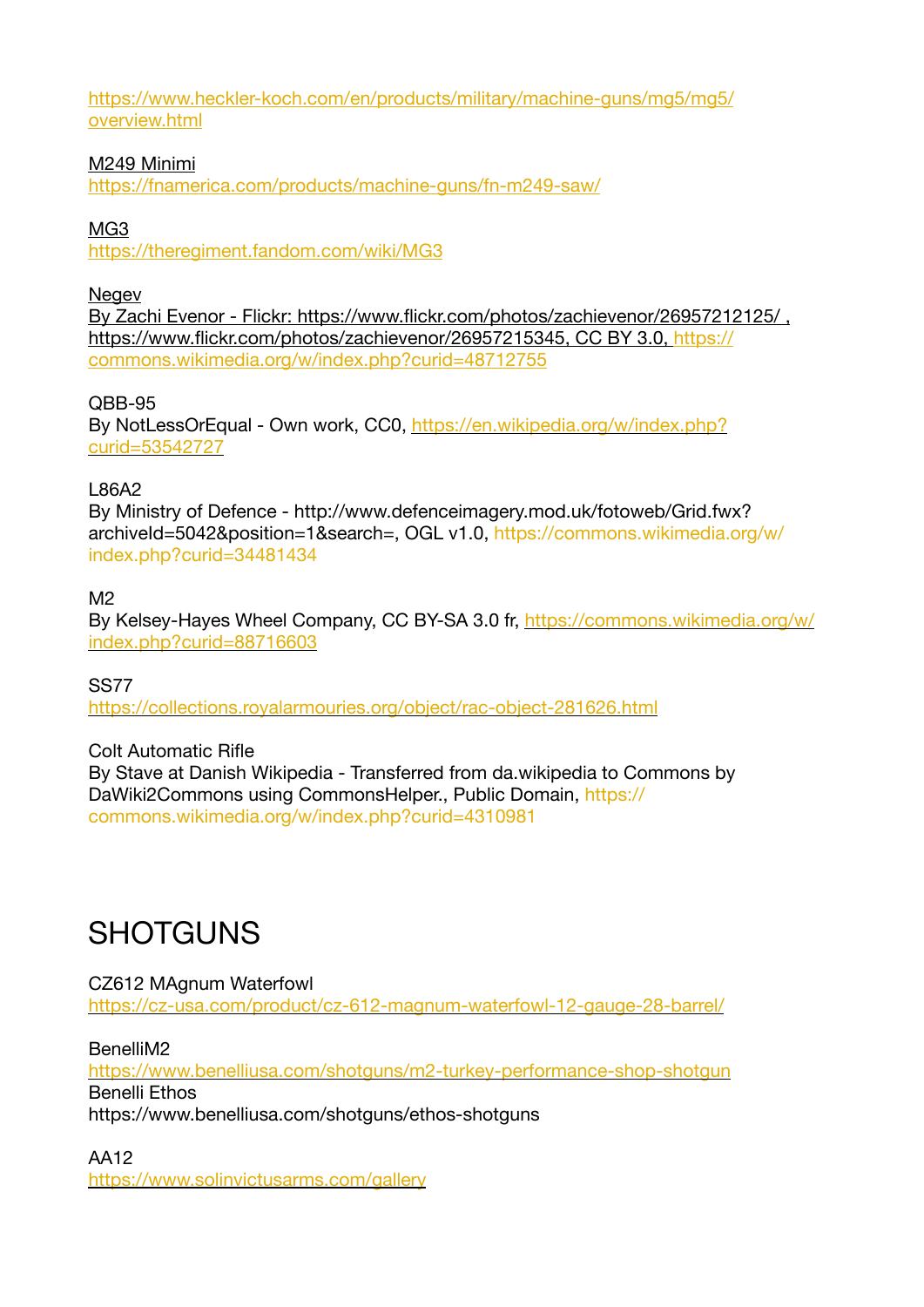SPAS 12 <https://modernfirearms.net/en/shotguns/italy-shotguns/franchi-spas-12-eng/>

SAIGA 12

By Sinodov at Russian Wikipedia, CC BY-SA 3.0, [https://commons.wikimedia.org/w/](https://commons.wikimedia.org/w/index.php?curid=20706429) [index.php?curid=20706429](https://commons.wikimedia.org/w/index.php?curid=20706429)

M97

[https://battlefield.fandom.com/wiki/M97\\_Trench\\_Gun](https://battlefield.fandom.com/wiki/M97_Trench_Gun)

Tavor TS12 <https://modernfirearms.net/en/shotguns/tavor-ts12-2/>

FranchiFeeling Woodcock <https://www.franchi.com/en/products/feeling-select-sovrapposto-per-la-beccaccia/>

Beretta 1301

<https://www.beretta.com/en/1301-comp/>

Chiappa Mare's Leg

<https://www.chiappafirearms.com/product.php?id=135>

Browning Maxus One <https://en.browning.eu/maxus-one-composite-3-5.shtml>

Mossberg MMR Pro <https://www.mossberg.com/category/series/mmr-pro/>

Mossberg MVP Precision <https://www.mossberg.com/category/series/mvp-series/mvp-precision/>

MossBerg 500 ATI Tactical <https://www.mossberg.com/category/series/ati-tactical/>

Mossberg MC2c <https://www.mossberg.com/category/series/mc2c/>

Remington 870 Express https://www.remington.com/shotguns/pump-action/model-870/

QBS09 [http://chinesemilitaryreview.blogspot.com/2011/12/peoples-liberation-armys](http://chinesemilitaryreview.blogspot.com/2011/12/peoples-liberation-armys-qbs-09-184mm.html)[qbs-09-184mm.html](http://chinesemilitaryreview.blogspot.com/2011/12/peoples-liberation-armys-qbs-09-184mm.html)

Beretta Silver Pigeon <https://www.beretta.com/en/firearms/finder/?ds=Shotguns#ds=Shotguns&mpp=72>

Armsel Striker <https://heldef.ch/armsel-protecta-a2146/>

Weatherby Orion Sporting <https://weatherby.com/store/orion-sporting/>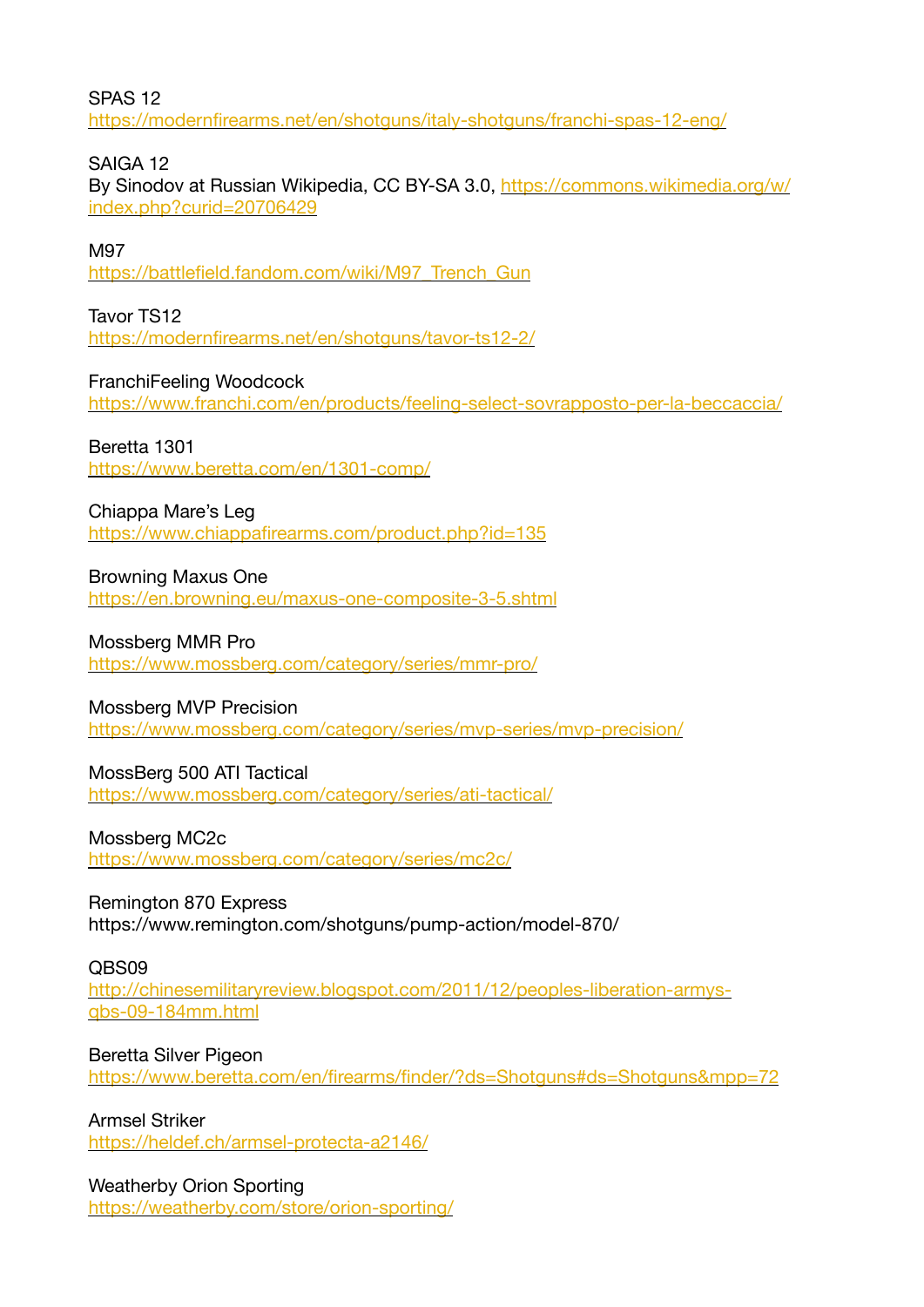DP12 <https://stdgun.com/firearms-1/>

Origin 12 https://fostech.us/firearms/shotguns/origin-12-18-shotgun-hard-black.html

# **Revolvers**

Ruger LCR <https://www.ruger.com/products/lcr/overview.html>

#### [Lefaucheux M1858](https://en.wikipedia.org/wiki/Lefaucheux_M1858)

By Rama - Own work, CC BY-SA 2.0 fr, https://commons.wikimedia.org/w/index.php? curid=10871699

Remington 1858 By Rama - Own work, CC BY-SA 2.0 fr, https://commons.wikimedia.org/w/index.php? curid=11006138

Heritage Rouch Rider https://heritagemfg.com/templates/yootheme/cache/Heritage\_Big\_Bore\_RR45B5\_Rd52d1fe6.png

Manurhin MR-88 [http://www.imfdb.org/wiki/File:Manurhin\\_MR-88\\_Stainless\\_4inch.jpg](http://www.imfdb.org/wiki/File:Manurhin_MR-88_Stainless_4inch.jpg)

Taurus605Protector https://www.taurususa.com/firearms/revolvers/605-protector/605-protectorrevolvers-357-mag-38-special-p-5-round-black-polymer/

Charter Arms Off Duty https://charterfirearms.com/collections/off-duty

New Nambu M60 [https://modernfirearms.net/en/handguns/double-action-revolvers/japan-double-action](https://modernfirearms.net/en/handguns/double-action-revolvers/japan-double-action-revolvers/new-nambu-m60-eng/)[revolvers/new-nambu-m60-eng/](https://modernfirearms.net/en/handguns/double-action-revolvers/japan-double-action-revolvers/new-nambu-m60-eng/)

#### MP 412

[http://survivalgun.ru/weapon/nerodivshijsya-reks-kak-ugrobili-originalnyj-proekt](http://survivalgun.ru/weapon/nerodivshijsya-reks-kak-ugrobili-originalnyj-proekt-revolvera/)[revolvera/](http://survivalgun.ru/weapon/nerodivshijsya-reks-kak-ugrobili-originalnyj-proekt-revolvera/)

#### Alfa Steel

[https://modernfirearms.net/en/handguns/double-action-revolvers/czech-republic-double](https://modernfirearms.net/en/handguns/double-action-revolvers/czech-republic-double-action-revolvers/alfa-steel-holek-revolver-eng/)[action-revolvers/alfa-steel-holek-revolver-eng/](https://modernfirearms.net/en/handguns/double-action-revolvers/czech-republic-double-action-revolvers/alfa-steel-holek-revolver-eng/)

SmithWessonM629Hunter